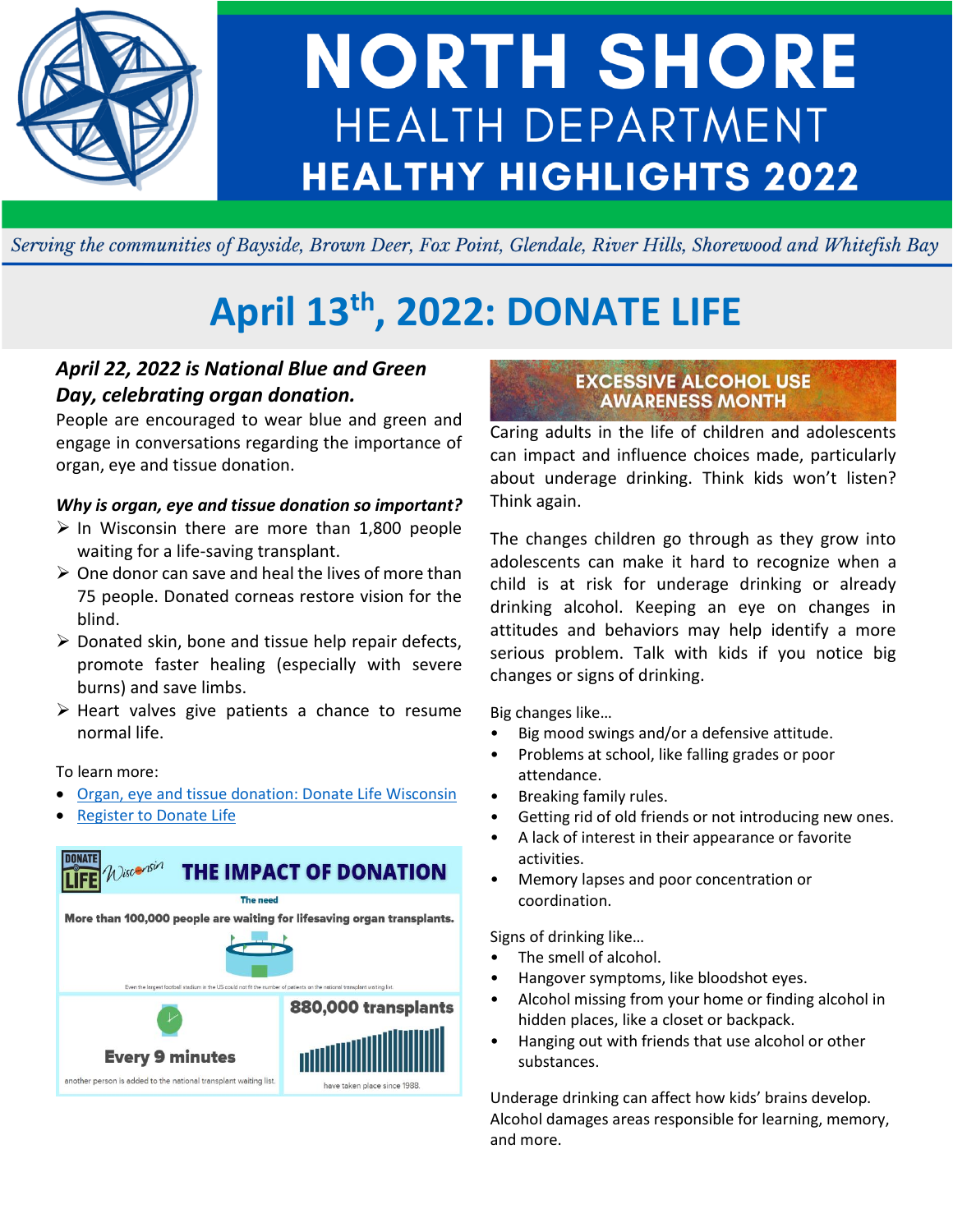*[Wisconsin](https://www.dhs.wisconsin.gov/small-talks/start-talking.htm)  [Department of Health](https://www.dhs.wisconsin.gov/small-talks/start-talking.htm)  [Services \(WDHS\):](https://www.dhs.wisconsin.gov/small-talks/start-talking.htm)  [Small Talks](https://www.dhs.wisconsin.gov/small-talks/start-talking.htm) is a great resource on ways to talk to children and adolescents regarding underage drinking.*



#### *Everyone brings their "patch" to the table*

In celebration of our Interim Health Officer and Public Health Supervisor Kathy Platt's service to the health department, the team got together for some fun team building activities at Glaze. The health department is comprised of 7 core team members, with supportive staff members ranging from COVID response to assistant/interns.

Each member made a "patch" (glass square) to add to the quilt, with some members teaming together to create a shared square, to represent the collaboration and efforts of the team over the past year. Each square was then fused to create the quilt, that will hang in our offices, representative of the health department.





Milwaukee County Department of Aging provides Dementia education focusing on Let's Talk Brain Health, Caring for the Caregiver and Dementia 201. To learn more visit [this link.](https://county.milwaukee.gov/files/county/department-on-aging/PDF/MilwaukeeRec2022DementiaPresentations.pdf)

#### **WHAT HAS NSHD BEEN WORKING ON? REIMAGINING PREPAREDNESS**  $COV1D-19$

Our Public Health Specialist attended the Preparedness Summit in Atlanta last week. The Preparedness Summit, *Reimagining Preparedness in the Era of COVID-19*, provided an opportunity to reflect on lessons learned from current and previous emergency responses, and highlighted tools and resources that we can apply in the future.

### **NOTABLE HEALTH DAYS**

Among the notable health observances in April are

- [National Stress Awareness Month](https://hr.nih.gov/working-nih/civil/national-stress-awareness-month)
- [Oral, Head, and Neck Cancer Awareness Week](https://www.cancer.gov/types/head-and-neck/head-neck-fact-sheet)
- [National Youth HIV and AIDS Awareness Day](https://www.cdc.gov/hiv/group/age/youth/index.html#:~:text=HIV%20and%20AIDS%20Diagnosese.%20In%202016%3A%208%2C451%20youth,youth%20with%20infections%20attributed%20to%20male-to-male%20sexual%20contact.)
- [World Hemophilia Day](https://wfh.org/world-hemophilia-day/) (April 17)

#### **MENTAL HEALTH RESOURCES**

#### *You are not alone.*

The National Suicide Prevention Lifeline provides help to individuals in emotional distress or experiencing a suicidal crisis through a national network of 200 crisis centers.

- ✓ *The Lifeline can be reached at its current number - 1-800-273-8255.*
- ✓ *As of July 16, 2022, a new three-digit phone number, 988, will become available nationwide for people experiencing suicidal, mental health, and/or substance abuse crises* or those helping a loved one
- $\checkmark$  **988** will be able to accept calls, texts, or chats.
- People may continue to use the longer number if they would like, as **988** will simply provide an easier way for people to access the Lifeline crisis call centers and link to network resources. **[Read](https://www.samhsa.gov/sites/default/files/988-factsheet.pdf)  [more about 988](https://www.samhsa.gov/sites/default/files/988-factsheet.pdf)**